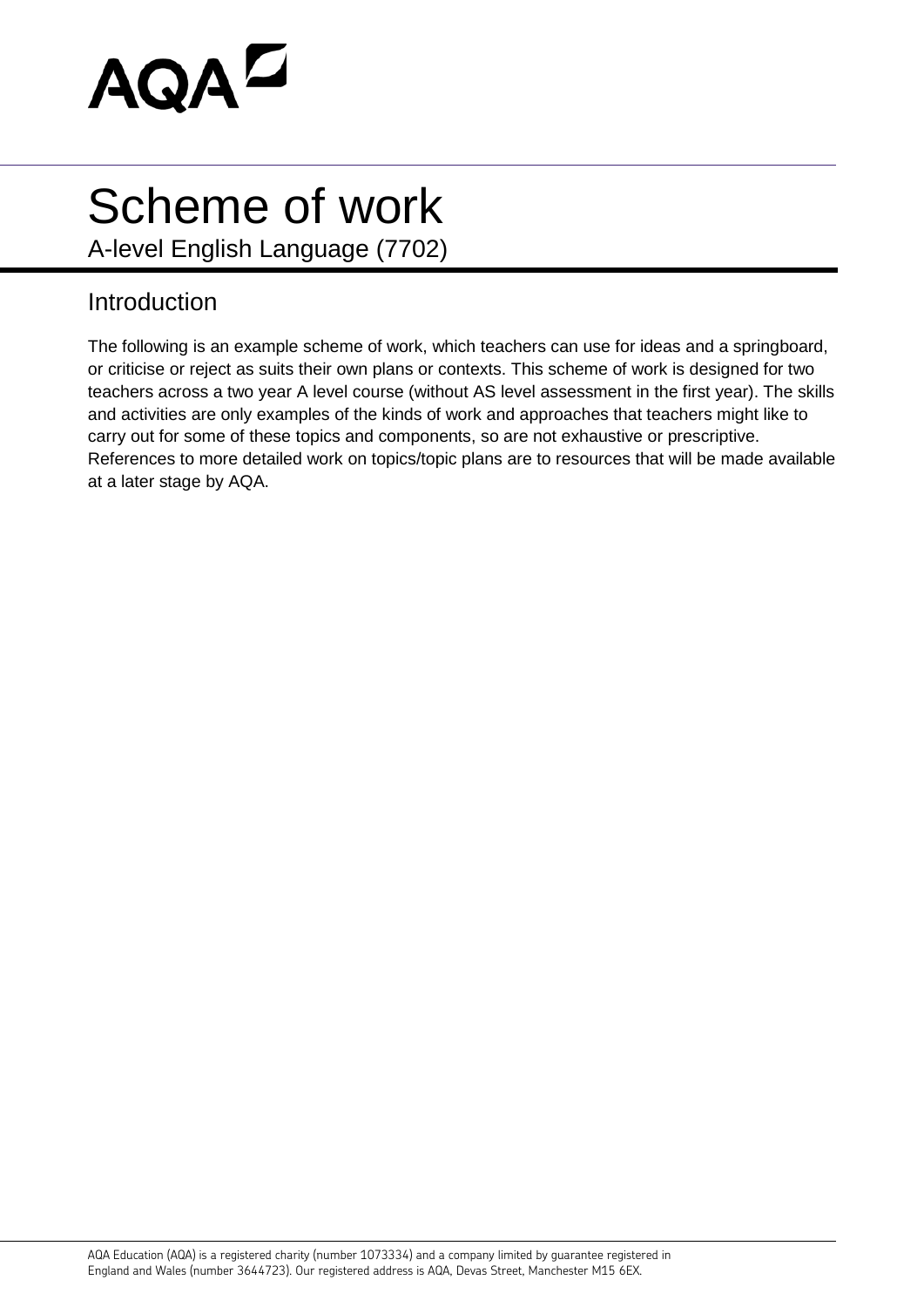## AQAD

## Scheme of work

A-level English Language (7702)

| <b>Time frame</b>                      | <b>Main topic areas</b>                                                                                                                                                                                                                                                                   | <b>Skills and activities</b>                                                                                                                                                                                                                                                                                                                                                                                                                                                                                                    |  |  |
|----------------------------------------|-------------------------------------------------------------------------------------------------------------------------------------------------------------------------------------------------------------------------------------------------------------------------------------------|---------------------------------------------------------------------------------------------------------------------------------------------------------------------------------------------------------------------------------------------------------------------------------------------------------------------------------------------------------------------------------------------------------------------------------------------------------------------------------------------------------------------------------|--|--|
| <b>Year One</b>                        |                                                                                                                                                                                                                                                                                           |                                                                                                                                                                                                                                                                                                                                                                                                                                                                                                                                 |  |  |
| <b>Autumn half-term 1</b><br>Teacher 1 | <b>Bridging work:</b><br>Developing analytical and interpretive<br>approaches from GCSE to A level (textual<br>analysis)                                                                                                                                                                  | Mini-text work to develop analysis, interpretation and<br>$\bullet$<br>understanding of language levels: vocabulary, grammar,<br>graphology, discourse, pragmatics<br>Set up early work on grammar games and activities to<br>reinforce key frameworks<br>Major assignment on analysis of short written texts<br>$\bullet$                                                                                                                                                                                                      |  |  |
| Teacher 2                              | Introduction to sociolinguistics:<br>Working from individual language styles out<br>towards different groups and communities.<br>Language and the individual (idiolect)<br>Language and social groups (sociolect,<br>ethnolect & occupational language)<br>Language and regions (dialect) | Individual language maps: activities in which students look<br>$\bullet$<br>at their own language use and map it out towards the<br>social and occupational groups they are part of, the<br>communities they belong to and the areas they are from.<br>Introduction to language levels: using language variation<br>$\bullet$<br>to explore vocabulary, grammar and phonology<br>Start to look at ideas of standard and non-standard forms<br>in vocabulary and grammar.<br>Major assignment on language variation<br>$\bullet$ |  |  |
| <b>Autumn half-term 2</b><br>Teacher 1 | <b>Bridging work (continued):</b><br>Developing analytical and interpretive<br>approaches from GCSE to A level (textual<br>analysis and comparison)<br>Developing ability to write in different forms,<br>using style models                                                              | Mini-text work develops into longer text work (whole texts<br>$\bullet$<br>and pairs of texts)<br>Use longer extracts of texts (including articles from<br>$\bullet$<br>broadsheets, short research write-ups, op-eds from<br>tabloids) to explore shape and structure of different texts<br>Creative writing tasks leading into creative assignment<br>$\bullet$<br>(perhaps based on exploration of a particular variety of<br>language)                                                                                      |  |  |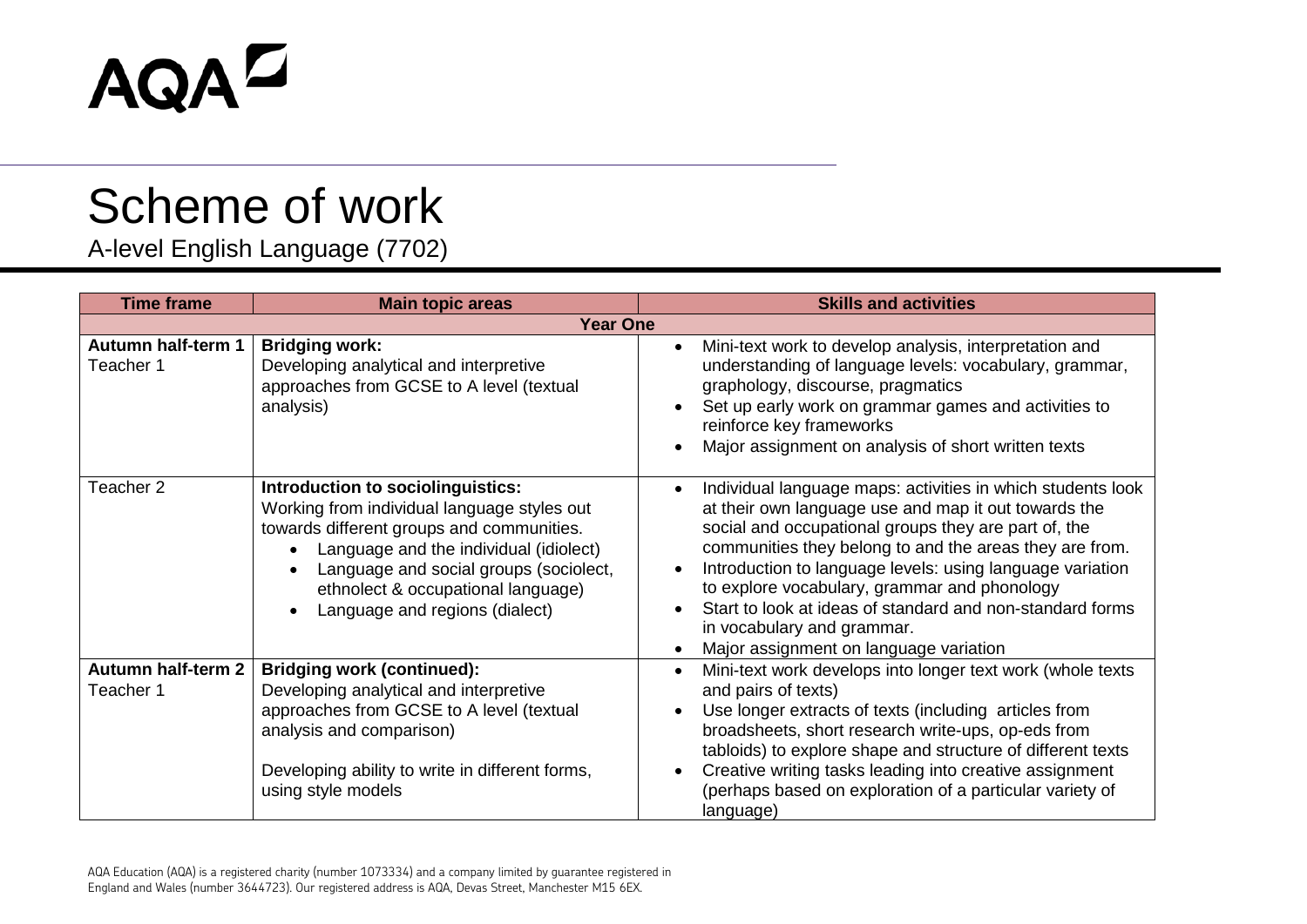| Teacher 2          | Introduction to modes and textual variation:<br>Developing understanding of mode as a concept<br>Focus on spoken language<br>Focus on Computer-Mediated<br>Communication<br>Focus on genre and text type                                        | Introduction to spoken language using short extracts from<br>different genres of talk (political speeches, interviews,<br>casual chat, teacher talk, coaching etc.)<br>Analysis and discussion of extracts of CMC (e.g. Twitter,<br>email, texting, Facebook, WhatsApp, WattPad, Shapchat,<br>online forums, You Tube comments etc.)<br>Recording and transcription of spoken and CMC data<br>Grouping and text classification activities<br>Major assignment on textual variation  |
|--------------------|-------------------------------------------------------------------------------------------------------------------------------------------------------------------------------------------------------------------------------------------------|-------------------------------------------------------------------------------------------------------------------------------------------------------------------------------------------------------------------------------------------------------------------------------------------------------------------------------------------------------------------------------------------------------------------------------------------------------------------------------------|
| Spring half-term 1 | <b>Language and Representation:</b>                                                                                                                                                                                                             | Build on earlier work on language levels to focus on how                                                                                                                                                                                                                                                                                                                                                                                                                            |
| Teacher 1          | Developing earlier work on textual analysis to                                                                                                                                                                                                  | ideas are represented                                                                                                                                                                                                                                                                                                                                                                                                                                                               |
|                    | explore ideas around representation as a<br>concept.                                                                                                                                                                                            | Introduce discourses and positioning as concepts through<br>appropriate texts                                                                                                                                                                                                                                                                                                                                                                                                       |
|                    |                                                                                                                                                                                                                                                 | Major assignment on analysis of pairs of texts offering                                                                                                                                                                                                                                                                                                                                                                                                                             |
|                    | Work with texts representing gender (and other<br>wider social issues e.g. sexuality, religion,<br>disability) to explore how meanings are created                                                                                              | different representations of same topic                                                                                                                                                                                                                                                                                                                                                                                                                                             |
| Teacher 2          | <b>Sociolinguistics (continued):</b><br>Developing earlier work on diversity to look at:<br>Language and occupation<br>Language and gender<br>Language and ethnicity<br>Communities of practice and models for<br>explaining language diversity | Develop earlier work on sociolinguistics topics into wider<br>areas and with more use of case studies and research<br>Introduction to case studies and research (e.g. Trudgill,<br>Cheshire, Kerswill, Fox, Tannen, Coates et al.)<br>Develop and consolidate work on language levels and<br>ideas around standard and non-standard English<br>Assignment - mini-project researching and writing up own<br>case study into language diversity (see topic plans for<br>more details) |
| Spring half-term 2 | <b>Original Writing (introduction)</b>                                                                                                                                                                                                          | Look at style models for range of different tasks                                                                                                                                                                                                                                                                                                                                                                                                                                   |
| Teacher 1          | Start work on different types of writing (for NEA<br>task and Component 2 Question 4)                                                                                                                                                           | Integrate work on original writing with work on other topics<br>(e.g. power of persuasion could be linked to writing own<br>campaign of adverts for a charity; power of information<br>could be linked to a 'How to' guide on avoiding offence to                                                                                                                                                                                                                                   |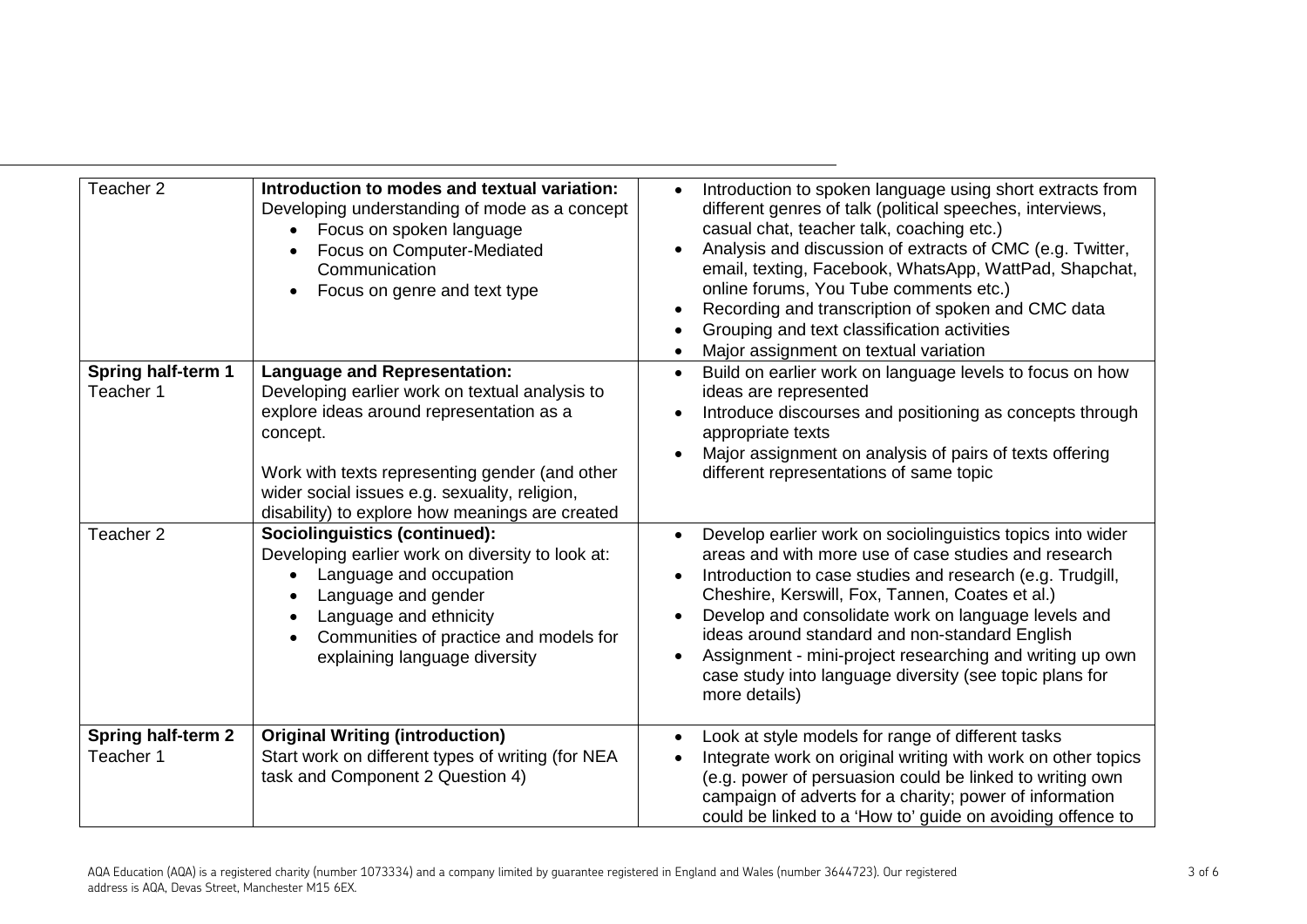|                                                                                                                                                                                                                                                                                                                                                                    | people with disabilities; power of storytelling could be a<br>piece aimed at children telling them the history of English)                                                                                                                                                                                                                                                                                                                                                                |
|--------------------------------------------------------------------------------------------------------------------------------------------------------------------------------------------------------------------------------------------------------------------------------------------------------------------------------------------------------------------|-------------------------------------------------------------------------------------------------------------------------------------------------------------------------------------------------------------------------------------------------------------------------------------------------------------------------------------------------------------------------------------------------------------------------------------------------------------------------------------------|
| <b>Sociolinguistics (continued)</b><br>Develop to look at attitudes to variation and<br>diversity<br>Start to look in more detail at models for<br>explaining attitudes: complaint tradition;<br>prescriptivism and descriptivism; discrimination<br>and language issues.<br>Start to integrate text analysis skills with grasp of<br>wider issues around language | Look at media representations of different varieties of<br>English: articles on accent discrimination, gender<br>differences, multicultural London English and youth speak<br>(and others – see topic plans for further ideas)<br>Use wider reading resources to explore attitudes to<br>diversity and variation in language (specific suggestions in<br>detailed topic plan)<br>Major assignment on analysis of articles on media<br>representations of language variation and diversity |
| <b>Introduction to Language Change</b>                                                                                                                                                                                                                                                                                                                             | Introduce older texts (use alongside other texts from mode<br>$\bullet$<br>and textual variation)                                                                                                                                                                                                                                                                                                                                                                                         |
|                                                                                                                                                                                                                                                                                                                                                                    | Start to look at examples of language change (technology,<br>social change, movement of people)<br>Start to look at attitudes to change (link to attitudes to<br>diversity)                                                                                                                                                                                                                                                                                                               |
| Introduction to Research and Investigation                                                                                                                                                                                                                                                                                                                         | Mini-project work:                                                                                                                                                                                                                                                                                                                                                                                                                                                                        |
| <b>skills</b>                                                                                                                                                                                                                                                                                                                                                      | setting research questions                                                                                                                                                                                                                                                                                                                                                                                                                                                                |
| Start work on developing approaches to<br>language investigation work.<br>Introduce research into existing topic areas of<br>diversity and variation, but also perhaps some<br>new topic areas such as children's language<br>and change as a way into these for the second<br>year (and potential investigation topics)                                           | developing data collection & selection skills<br>research ethics<br>data analysis<br>evaluating findings                                                                                                                                                                                                                                                                                                                                                                                  |
|                                                                                                                                                                                                                                                                                                                                                                    | Start work on how and why language changes                                                                                                                                                                                                                                                                                                                                                                                                                                                |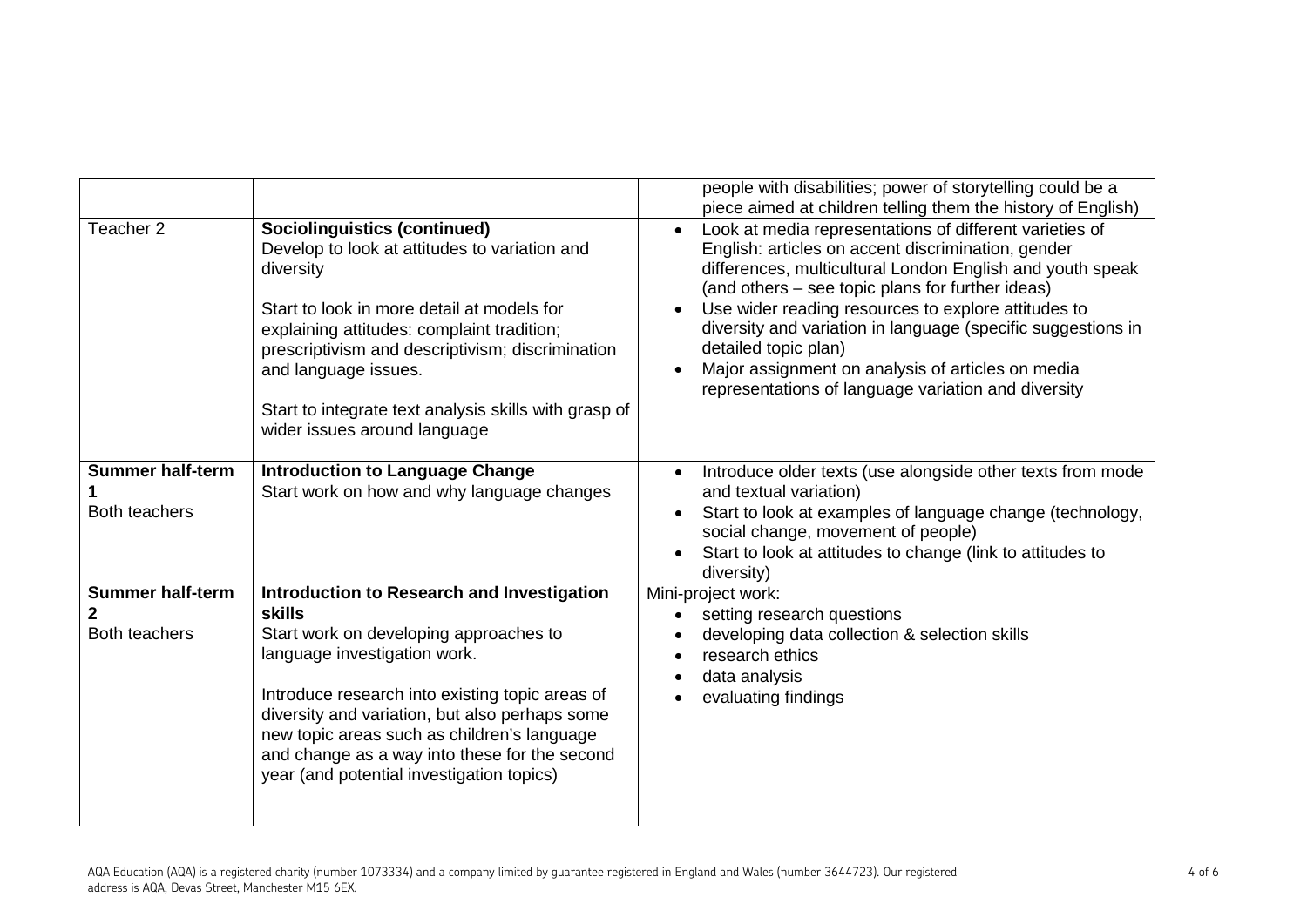| <b>Year Two</b>                        |                                                                                                                                                                                                                                           |                                                                                                                                                                                                                                                                                                                                              |  |
|----------------------------------------|-------------------------------------------------------------------------------------------------------------------------------------------------------------------------------------------------------------------------------------------|----------------------------------------------------------------------------------------------------------------------------------------------------------------------------------------------------------------------------------------------------------------------------------------------------------------------------------------------|--|
| Autumn half-term 1<br>Teacher 1        | Language Investigation preparation                                                                                                                                                                                                        | Set up language investigation topics, questions and<br>$\bullet$<br>methodologies<br>Start data collection and analysis<br>$\bullet$                                                                                                                                                                                                         |  |
| Teacher 2                              | <b>Children's Language Development</b><br>(introduction)                                                                                                                                                                                  | Early stages of children's language: spoken development<br>Focus on early stages and data<br>$\bullet$<br>Use language levels approach to different aspects of<br>development<br>Start work on ideas around language development -<br>$\bullet$<br>innateness, interaction<br>Analysis of data extracts<br>Work on case studies<br>$\bullet$ |  |
| <b>Autumn half-term 2</b><br>Teacher 1 | <b>Language Investigation</b><br><b>Original Writing</b>                                                                                                                                                                                  | Continue and write up language investigation<br>$\bullet$<br>Return to original writing with work on style models and<br>$\bullet$<br>commentaries accompanying drafting of original writing<br>coursework.<br>Work on potential links to existing exam topics and/or<br>revisit work done on previous topics.                               |  |
| Teacher 2                              | <b>Children's Language Development</b><br>(continued)                                                                                                                                                                                     | Written and multimodal development:<br>Move from spoken to written forms<br>$\bullet$<br>Written genres<br>$\bullet$<br>Children and technology<br>$\bullet$<br>Reading and writing<br>$\bullet$                                                                                                                                             |  |
| Spring half-term 1<br>Teacher 1        | <b>Language Diversity (concluded)</b><br>Revisit language diversity topics from Year One<br>and add world Englishes<br>Explore concepts theories and ideas around<br>diversity, variation and attitudes to them<br>Essay writing practice | Link world Englishes to work on language change and<br>$\bullet$<br>diversity<br>Case studies of specific varieties of regional, social and<br>$\bullet$<br>world Englishes<br>Explore ideas<br>Work on pairs of texts for analysis and evaluation                                                                                           |  |